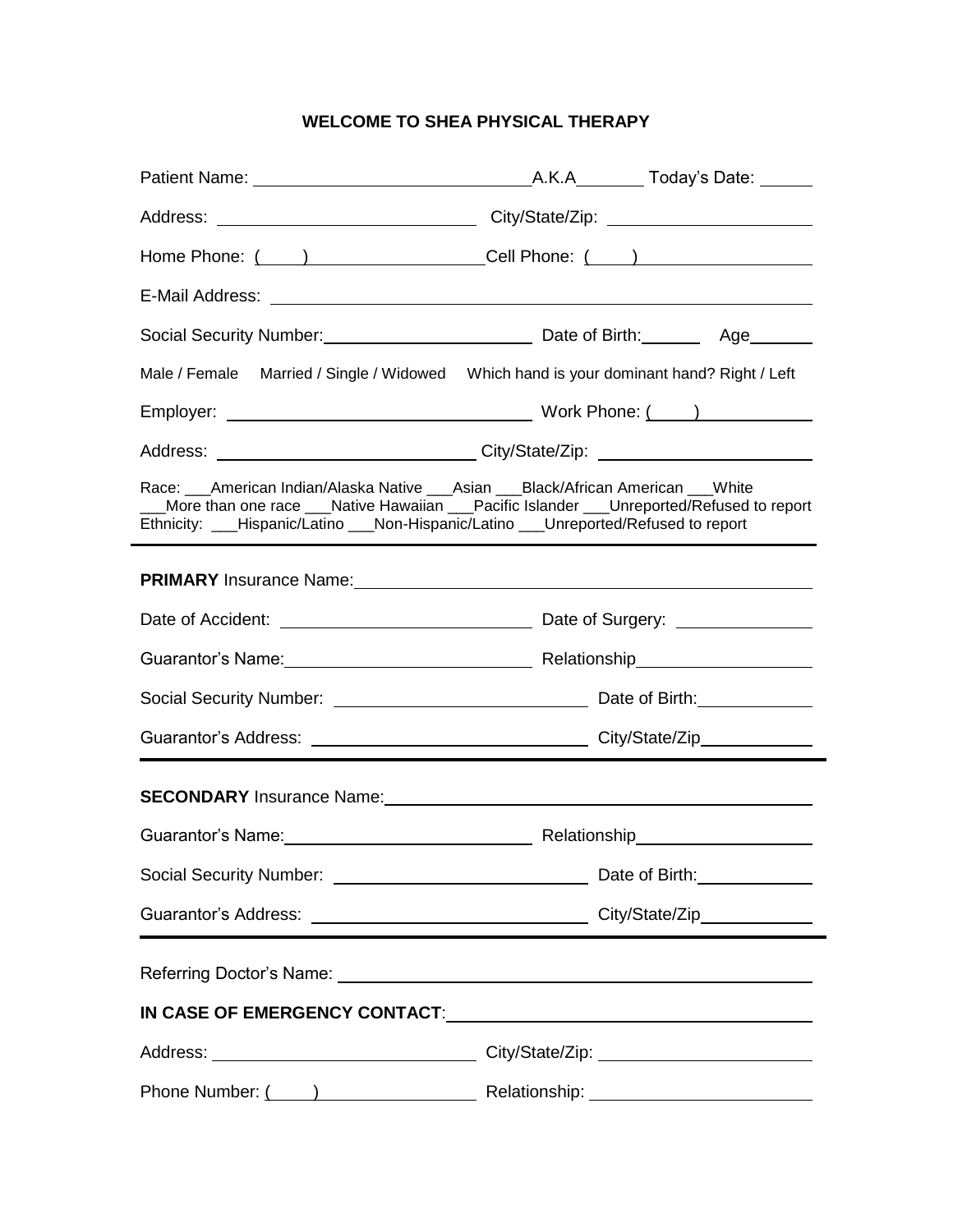## PLEASE ANSWER ALL OF THE FOLLOWING:

 $\frac{1}{4}$  . <br> <br> 1

 $\frac{1}{\sqrt{2}}$  $\epsilon$ 

| Have you had surgery? _____Yes _____No If yes, when? ___________________________                               |                      |  |  |  |
|----------------------------------------------------------------------------------------------------------------|----------------------|--|--|--|
| Are you taking medication for:                                                                                 |                      |  |  |  |
| Pain ____Diabetes _____Blood Pressure ____Cholesterol                                                          |                      |  |  |  |
| ___Heart _____Thyroid _____Vertigo                                                                             | <b>Blood Thinner</b> |  |  |  |
| Rheumatoid Arthritis Other: Manual Communication of the Communication of the Rheumatoid Arthritis              |                      |  |  |  |
| In general, you would rate your overall health as: __Excellent __Good __Fair __Poor                            |                      |  |  |  |
| Have you ever experienced heart problems, including heart surgery?                                             |                      |  |  |  |
|                                                                                                                | $Yes$ No             |  |  |  |
| Do you have a pacemaker?                                                                                       | ______Yes _____No    |  |  |  |
| Have you ever tested positive for tuberculosis?                                                                | $Yes$ No             |  |  |  |
| Do you have diabetes?                                                                                          | $Yes$ No             |  |  |  |
| Do you have a history of seizures?                                                                             | $Yes$ No             |  |  |  |
| Do you have a history of dizziness?                                                                            | $Yes$ No             |  |  |  |
| Do you have a history of hypertension?                                                                         | $Yes$ No             |  |  |  |
| Do you have any joint problems, muscle problems or injuries? _____Yes _____No                                  |                      |  |  |  |
|                                                                                                                |                      |  |  |  |
|                                                                                                                |                      |  |  |  |
| Do you have neck problems including neck surgery?                                                              | ______Yes _____No    |  |  |  |
| If yes, please explain: www.communication.com/www.communications.com/www.communications.com/www.communications |                      |  |  |  |
|                                                                                                                |                      |  |  |  |
| Are you able to perform them at this point? The manufacturer of the set of the No                              |                      |  |  |  |
| If employed, are you working at this time?                                                                     | $Yes$ No             |  |  |  |
| If yes: ______Light Duty ______Modified Duty ______Regular Duty ______Not employed                             |                      |  |  |  |
| Were you seen by a therapist or a chiropractor regarding this injury before your doctor                        |                      |  |  |  |
| referred you to us?                                                                                            | $Yes$ No             |  |  |  |
| If yes, how many weeks were you treated?                                                                       |                      |  |  |  |
| Signature                                                                                                      | Date                 |  |  |  |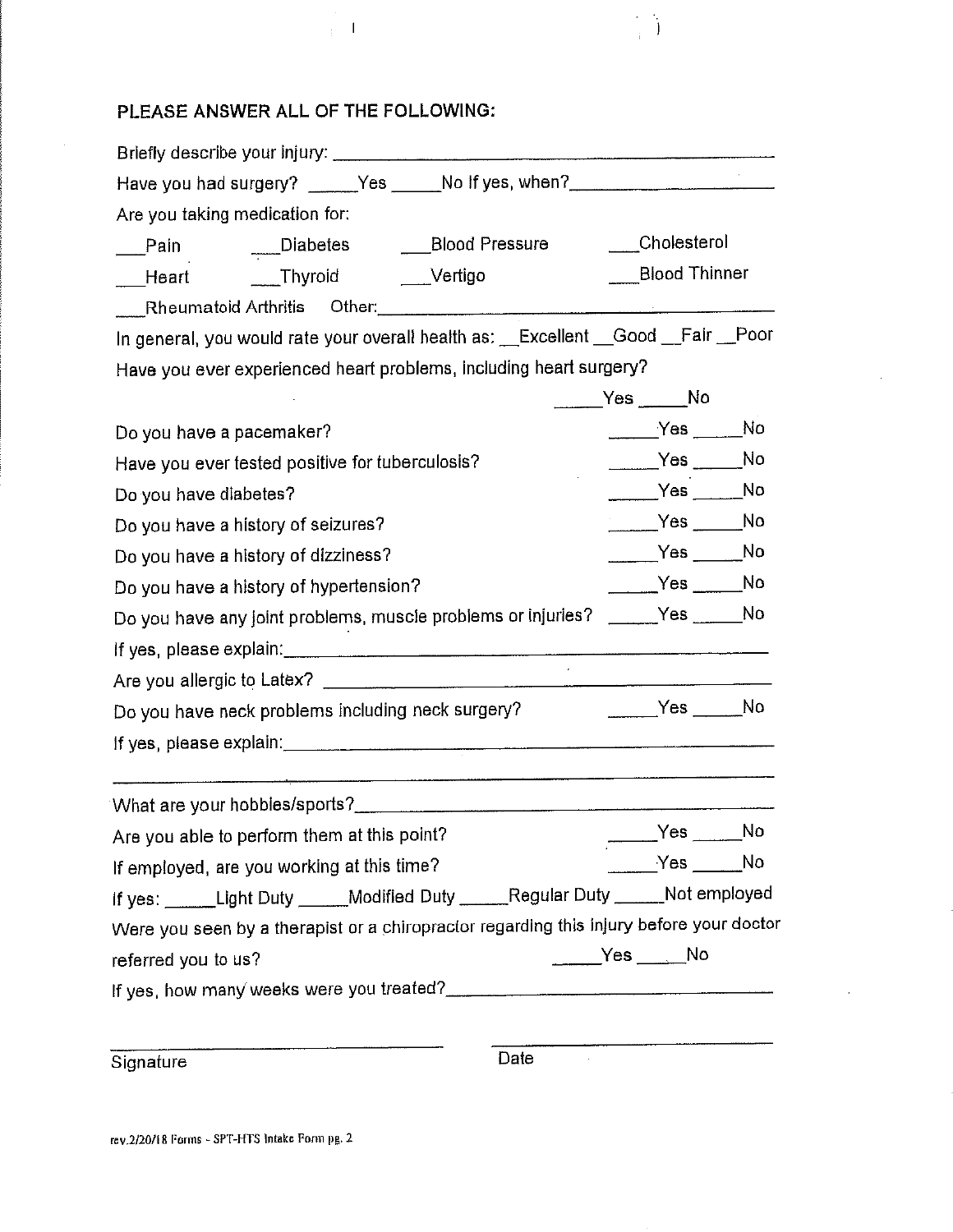### **SHEA PHYSICAL THERAPY/HAND THERAPY SERVICES**

Policy for Cancellations and No Shows

These policies have been developed to assist our therapist in scheduling their patients efficiently so that each of you will be given the appropriate time when you arrive for your treatment session. We appreciate you assisting us in the matter of **cancellations** and **no shows** for our operation.

- 1. We will request a 24 hour notice in the event of a cancellation. It is the patient's responsibility, when you call in, to have an alternative time in mind that will ensure that you get in the full prescribed number of treatments that week whenever possible.
- 2. Please understand that when you do not show, three people are affected:
	- a) First the patient because you do not get the treatment you need as prescribed by the doctor.
	- b) Second, the therapist who now has a space in their schedule since the time was reserved for you personally.
	- c) Third, another patient could have been scheduled for treatment if there had been proper notice.

Should you have to reschedule, please understand that you may need to see a clinician other than the one who normally treats you as a result of rearranging the appointment period. All of our clinicians are experienced professionals, and they will study your chart, so you will be in good hands. You will return to the original clinician in the next regularly scheduled visit.

Should you need to cancel or change an appointment, please contact our office directly; for Shea Physical Therapy (361) 994-5224 and for Hand Therapy Services (361) 992-1435. Again this policy is to assist our facility to offer you the patient a much more efficient operation. We strive to minimize the amount of wait time that you may have in our lobby by keeping our therapists on a regular schedule.

We look forward to having the opportunity to work with you and to assist you in your current therapy need.

Sincerely,

Daniel R. Shea, P.T Sheila Heflin, OTR, CHT Shea Physical Therapy **Hand Therapy Services** 

Patient Signature Date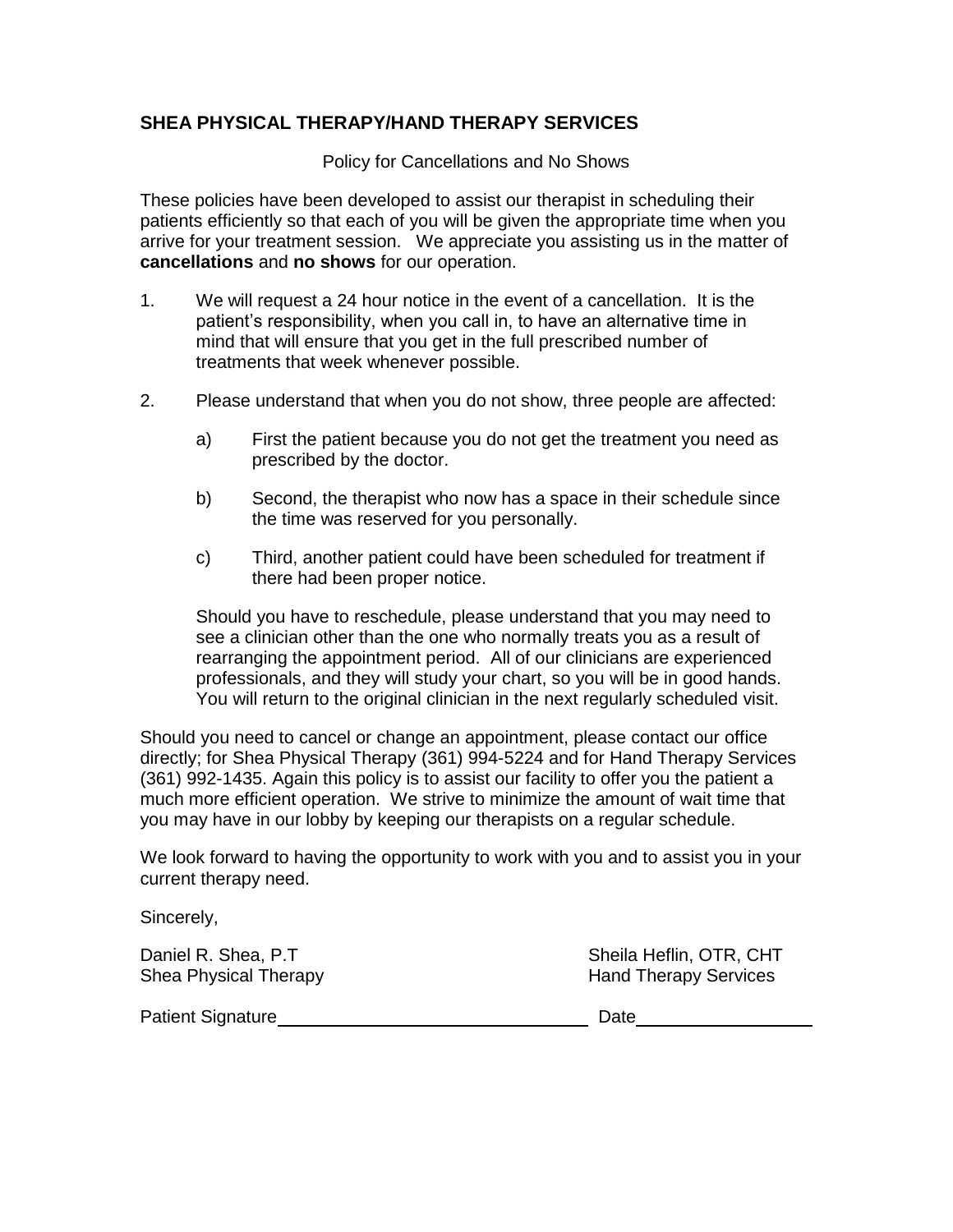## **Consent for Treatment/ Privacy Policy/ Assignment of Benefits**

We would like to take a moment to welcome you to our office and assure you that you will receive the very best care available for your condition. On your initial visit the therapist will evaluate you as it relates to your diagnosis. Following the evaluation, a plan of care will be developed in cooperation with your physician. Risks, side effects, complications and benefits of treatment will be discussed with you. In order to familiarize you with the financial policy of this office, we would like to explain how your medical bills are handled.

# **EXPLANATION OF INSURANCE COVERAGE**

Most insurance policies cover physical therapy, but this office does not ensure that yours does. Insurance policies can differ greatly in terms of coverage for physical therapy. Because of the variance of one insurance policy to another, we require that you, the patient, be personally responsible for the payment of your deductible, as well as any unpaid balances in this office. We will do our best to verify your insurance coverage, and we will bill your insurance company (ies) in a timely manner.

## **I. ASSIGNMENT OF BENEFITS**

**Authorization of payment:** I hereby assign all benefits directly to Shea Physical Therapy. If my insurance carrier sends me payment for services incurred in this office, I shall send or bring the full payment to your office immediately upon receipt. I understand that in the event my insurance company or financially responsible party does not pay for the services I receive, I will be financially responsible for payment in full.

|           | Signature                                                                                                            | Date                     |
|-----------|----------------------------------------------------------------------------------------------------------------------|--------------------------|
|           | <b>SUMMARY OF BENEFITS</b><br>II.                                                                                    |                          |
|           |                                                                                                                      |                          |
| $\bullet$ | Your insurance carrier(s) covers the following:                                                                      |                          |
|           | $Visit(s)/dollar(s)$ per calendar year.                                                                              | Proceedure(s) per visit. |
| $\bullet$ | The following services are not covered by your insurance carrier:                                                    |                          |
| $\bullet$ | Your insurance will not cover these services and you will be responsible<br>for payment of the services you receive. |                          |

## **Terms of Benefits**

**This is a description of benefits, as given to us by your insurance company. This information is provided to you as a courtesy only. It is the patients responsibility to check with your insurance to verify benefits/coverage. Summary of benfits is not a gurantee of payment and is subject to change. I fully understand that any unpaid portion of services rendered is my responsibility. Quotes are an estimated calculation, according to the description of benefits given by my insurance company. I agree to the terms and conditions presented to me by Shea Physical Therapy. I acknowledge and accept the terms and conditions set forth in Sections I and II of this statement:**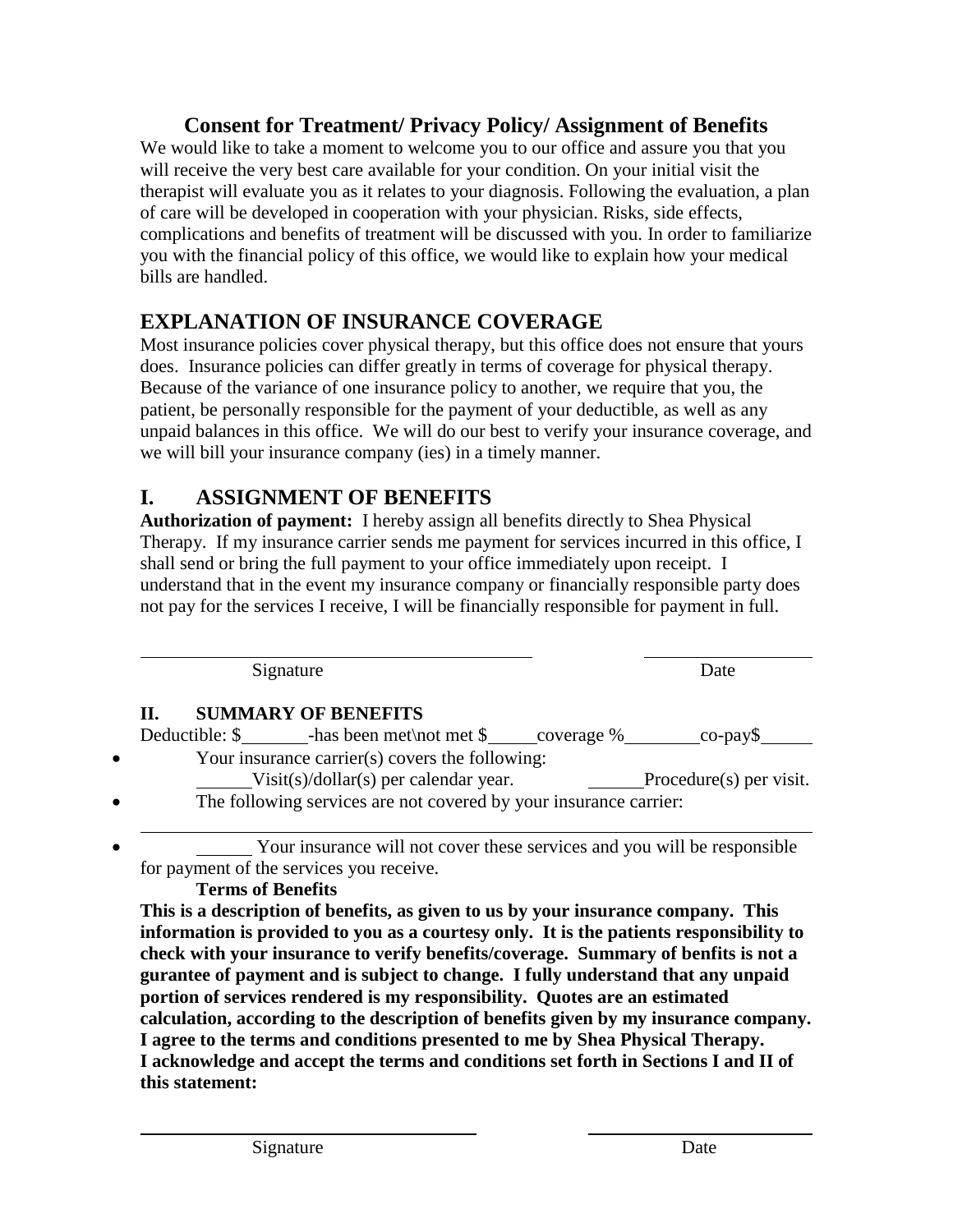#### **III. CONSENT FOR RELEASE OF INFORMATION**

The undersigned authorizes the release of any personal health information required for treatment, payment or health care operations. This may include physicians, case managers, and insurance carriers or third party payers. Further, the undersigned releases Shea Physical Therapy to provide outside healthcare providers/services such information as is necessary to facilitate proper healthcare. In addition, the patient consents to the release of prior medical records from referring physicians, hospitals, case managers, or other entities, which have records necessary for proper evaluation and treatment of the patient. All other uses and disclosures will be made only with your written authorization. You have the right to revoke authorization for further uses and disclosures at any time.

#### **IV. CONSENT FOR TREATMENT**

I consent to rehabilitation and incidental medical services at Shea Physical Therapy. I understand the expected benefits, possible risks, side effects, complications and discomforts of my rehabilitation. I know and agree that Shea Physical Therapy is not responsible for lost or damage to personal valuables.

#### **V. PRIVACY POLICY**

Shea Physical Therapy will administer your records in a confidential manner and in compliance with the Health Insurance Portability and Accountability Act. I have received a copy of the notice of privacy practices.

**I acknowledge and accept the terms and conditions set forth in Sections III. IV. and V of this statement.**

Signature Date

Witness' Signature (staff) Date

We hope this answers any questions you might have concerning the financial policies of this office. Once again we welcome you to our office and will be glad to answer any further questions you might have.

*If the patient is a minor, or legally incapacitated, please obtain the signature of a parent or legal guardian.*